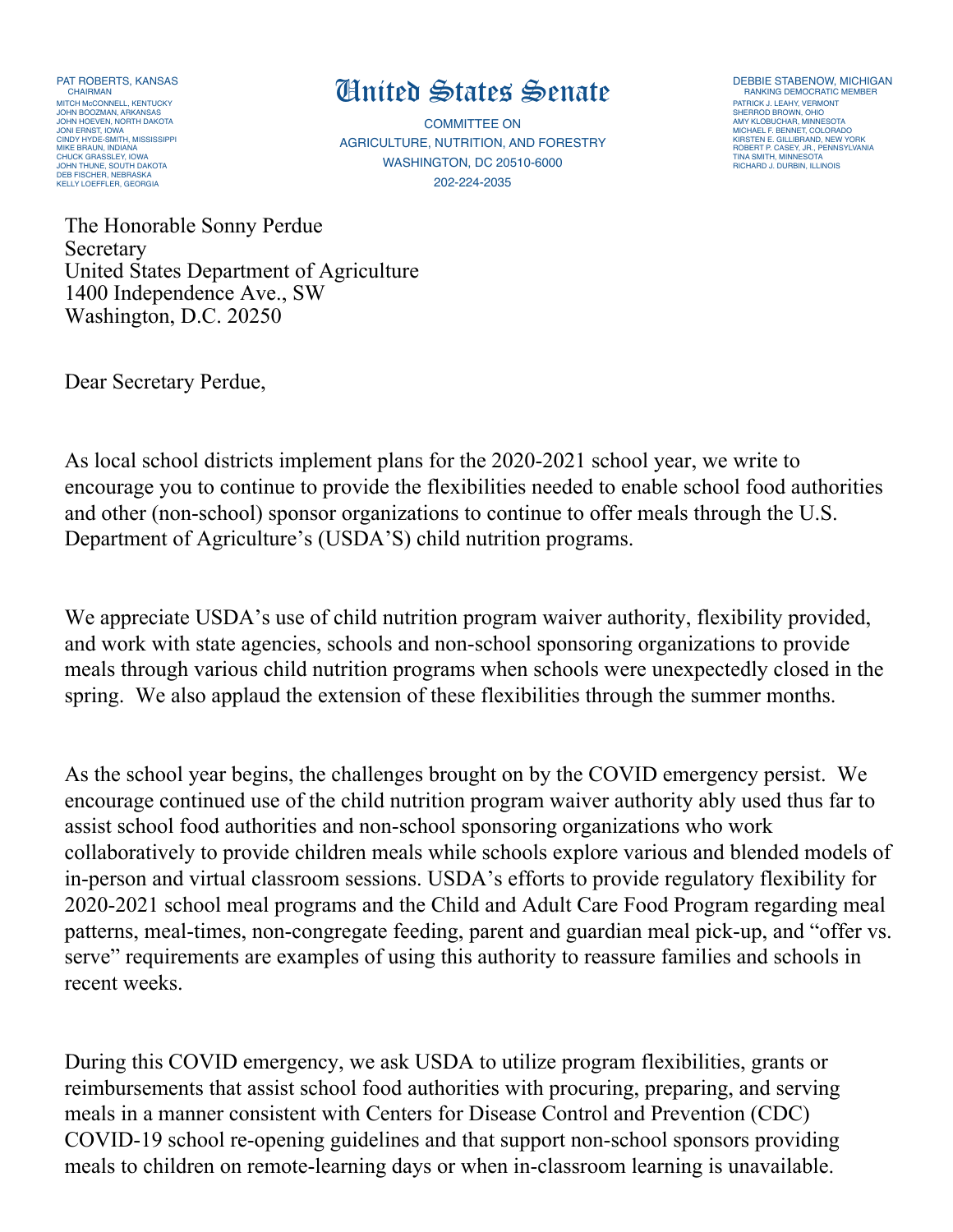Many schools and families are currently determining their plans for the upcoming school year, including plans for school meals. We ask you and the USDA team to continue utilizing child nutrition program waivers that Congress provided in a manner consistent with existing authorities and program objectives.

Sincerely,

 $\frac{1}{2}$ 

Pat Roberts United States Senator

Muke Braun

 Mike Braun United States Senator

 $L$ assicl $R$ , M.D.

Bill Cassidy, M.D. United States Senator

 $\exists$ oth  $\Box$ 

John Cornyn United States Senator

\_\_\_\_\_\_\_\_\_\_\_\_\_\_\_\_\_\_\_\_\_\_\_

**Ernst** d States Senator

John Ooman

John Boozman United States Senator

\_\_\_\_\_\_\_\_\_\_\_\_\_\_\_\_\_\_\_\_\_\_\_

Shelley Moore Capito United States Senator

Swan M Collins

Susan Collins United States Senator

 $\frac{1}{2}$ 

Steve Daines United States Senator

seo aveau

Senator Deb Fischer United States Senator